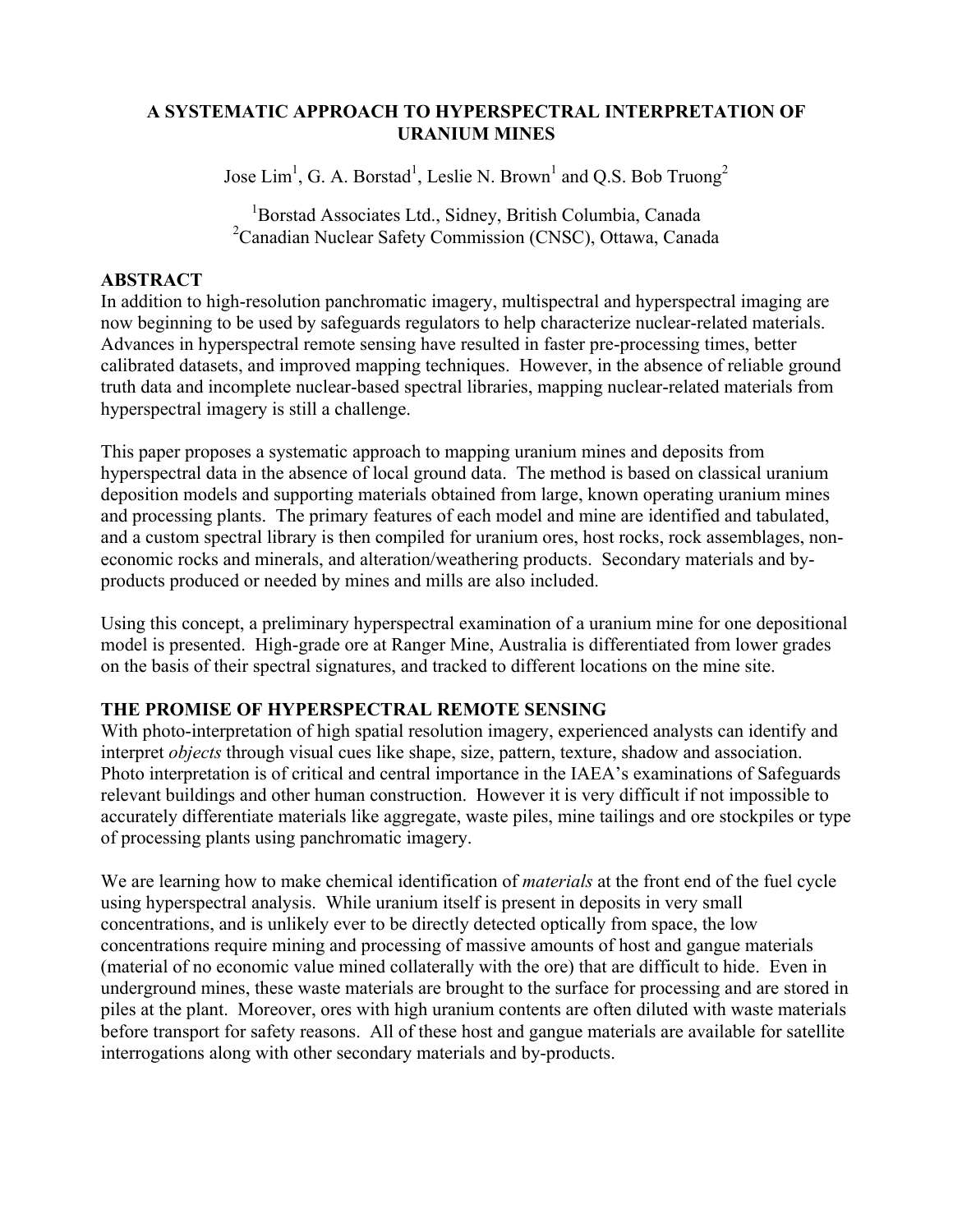# **CURRENT LIMITATIONS TO HYPERSPECTRAL SAFEGUARDS REMOTE SENSING**

Hyperspectral remote sensing in mineral exploration is approaching maturity, but the application of the technology to Safeguards is relatively new. There are several current limitations:

- 1. In 2006 there is only one suitable source of open-source satellite hyperspectral imagery. The aging experimental HYPERION sensor on the American EO-1 satellite is several years past its design lifetime, has relatively low Signal to Noise, and is beginning to fail. Scheduling conflicts sometimes limit the possibility of acquiring data. This limitation will soon be resolved as many countries, including the US, Canada, Germany and Italy, are building or planning hyperspectral satellite sensors.
- 2. In 2006, it can be difficult to 'calibrate' hyperspectral imagery to ground-level Reflectance. That is, it is difficult to remove the affect of the atmosphere on the satellite spectral measurement. In order to identify a material from space, the space-based spectral signature must be matched with one measured in a lab or on the ground of known materials. Currently available atmospheric correction programs need improvement. We often need local spectral data from the ground in order to perform empirical calibrations. However atmospheric correction is the subject of much current research and we can expect that eventually Atmospheric Correction programs will improve.
- 3. In 2006, complete reference spectral libraries do not exist for safeguards applications. In order to identify a material by its spectral signature, one needs a comprehensive reference library that includes all relevant materials. This last limitation is the subject of the present paper.

# **A SYSTEMATIC APPROACH TO HYPERSPECTRAL INTERPRETATION OF URANIUM MINES AND PROCESSING PLANTS**

With particular focus on the mines and processing facilities at the front end of the fuel cycle, we are taking a systematic approach to overcome the lack of a Safeguards-relevant spectral reference library. Using the IAEA (2000) defined uranium deposition models, we have begun by identifying the types of geologic environment of major uranium deposits compiled by the World Nuclear Association (2005) in Table 1.

| Mine              | Country         | Main Owner                 | Mine Type                  | Geologic/Depositional<br>Environment | Production (t)<br>U) | % of World<br>Production |
|-------------------|-----------------|----------------------------|----------------------------|--------------------------------------|----------------------|--------------------------|
| McArthur<br>River | Canada          | Cameco                     | Underground                | Unconformity                         | 7200                 | 17.9                     |
| Ranger            | Australia       | ERA (Rio Tinto)<br>$68\%)$ | Open Pit                   | Unconformity                         | 4356                 | 12.1                     |
| Olympic<br>Dam    | Australia       | <b>WMC</b>                 | By-product/<br>Underground | Breccia Complex                      | 3706                 | 9.3                      |
| Rossing           | Namibia         | Rio Tinto $(69\%)$         | Open Pit                   | Intrusive                            | 3038                 | 7.5                      |
| McClean<br>Lake   | Canada          | Cogema                     | Open Pit                   | Unconformity                         | 2310                 | 5.7                      |
| Rabbit Lake       | Canada          | Cameco                     | Underground                | Unconformity                         | 2087                 | 5.2                      |
| Akouta            | Niger           | Cogema/Onarem              | Underground                | Sandstone                            | 2005                 | 5.0                      |
| Arlit             | Niger           | Cogema/Onarem              | Open Pit                   | Sandstone                            | 1277                 | 3.2                      |
| Beverley          | Australia       | Heathgate                  | In-Situ Leaching           | Sandstone                            | 920                  | 2.3                      |
| Vaal River        | South<br>Africa | Anglogold                  | By-product/<br>Underground | <b>Ouartz-Pebble</b><br>Conglomerate | 756                  | 1.9                      |
| Top Ten Total     |                 |                            |                            |                                      | 27,654               | 68.8                     |

Table 1. Depositional types of the highest producing uranium mines in 2004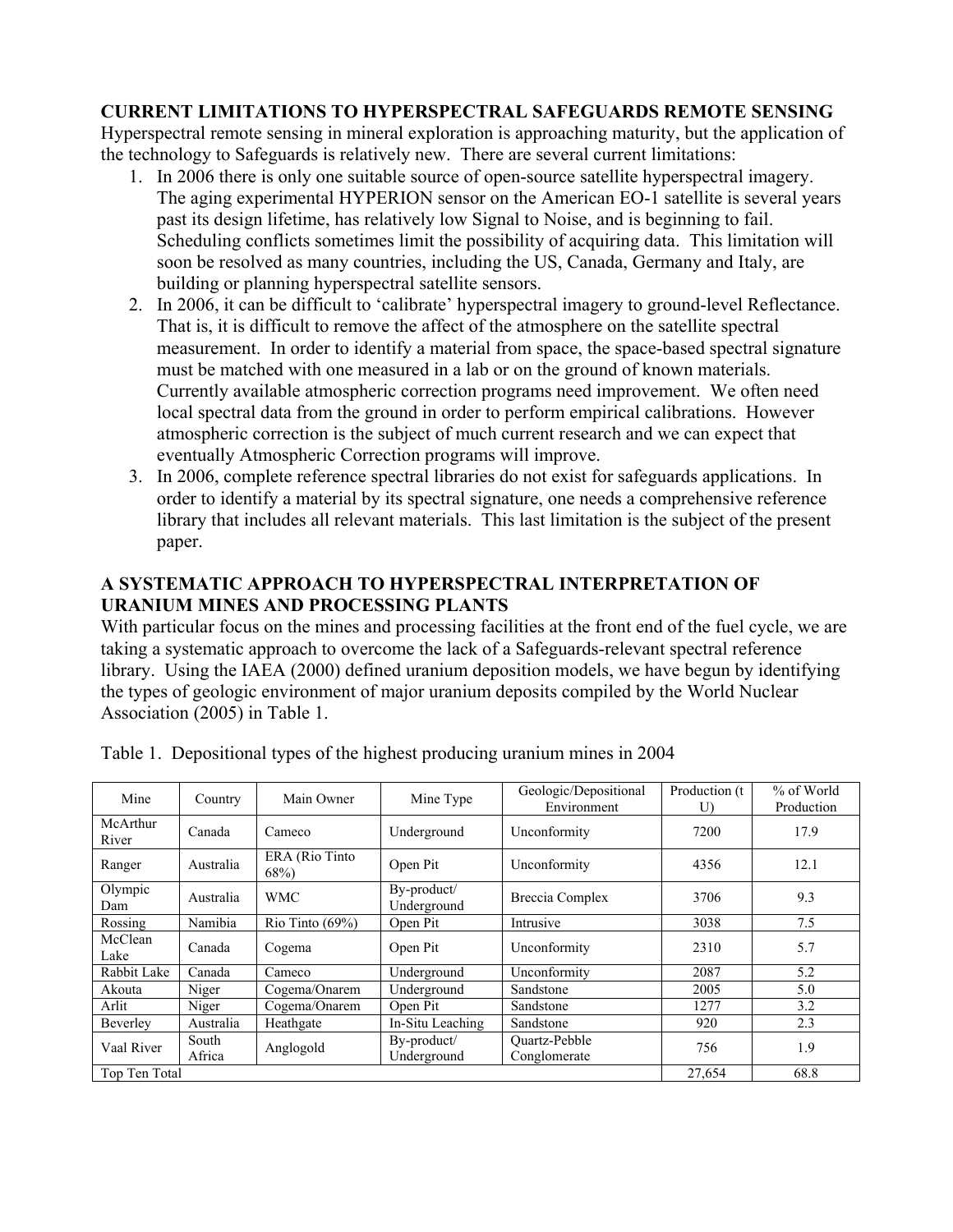We then collated open source literature to help us understand the geology and other depositional features of each of the major deposit types (Figure 1), allowing us to begin to assemble tables of the types of mineralization in each category of deposit (Table 2).



Figure 1. Geologic cross sectional settings of some important types of uranium deposits (Kesler, 1994). Not all types of deposits are shown in this figure.

This in turn allows us to begin to assemble a spectral signature library of the minerals and materials relevant to Safeguards, identify missing spectral signatures and acquire new ones.

| Table 2. Important rocks and minerals associated with major uranium mines and deposits as |  |  |  |
|-------------------------------------------------------------------------------------------|--|--|--|
| categorized by IAEA (2000).                                                               |  |  |  |

| <b>Deposit Type</b>                  | <b>Uranium Ore</b>                                      | <b>Main Host/Associated</b><br><b>Rock Types</b>                                                                                              | Commonly<br><b>Associated</b><br><b>Gangue Minerals</b>                                                           | <b>Alteration Minerals</b>                                                                                                | <b>Major Mine or</b><br><b>Type Locality</b>                           |
|--------------------------------------|---------------------------------------------------------|-----------------------------------------------------------------------------------------------------------------------------------------------|-------------------------------------------------------------------------------------------------------------------|---------------------------------------------------------------------------------------------------------------------------|------------------------------------------------------------------------|
| Unconformity<br>Related              | Uraninite.<br>Pitchblende,<br>Coffinite.<br>Brannerite. | Amphibolite $&$ Granulite<br>facies, Metapelites,<br>Calcsilicate,<br>Metapsammites,-Arkosic<br>Sandstone, Quartz<br>Arenites, Schist, Gneiss | Calcite, Dolomite,<br>Magnesite,<br>Siderite.<br>Chalcedonic<br>Quartz, Sericite,<br>Illite, Chlorite,<br>Dravite | Chlorite, Hematite,<br><sup>1</sup> Sericite, Illite,<br><sup>2</sup> Silica, Dolomite,<br>Kaolinite, Dickite,<br>Dravite | McArthur River,<br>Canada McClean<br>Lake, Canada<br>Ranger, Australia |
| Sandstone                            | Uraninite,<br>Pitchblende,<br>Coffinite.<br>Carnotite   | Quartzose to Arkosic<br>Sandstone, Feldspathic or<br>Tuffaceous Sandstone,<br>Sandstone-Mudstone<br>Interface                                 | Pyrite, Calcite                                                                                                   | Hematite, Limonite,<br>Calcite, Dolomite,<br>Kaolinite                                                                    | Beverley,<br>Australia<br>Akouta, & Arlit,<br>Niger                    |
| <b>Ouartz-Pebble</b><br>Conglomerate | Uraninite,<br>Brannerite.<br>Coffinite                  | <b>Ouartz-Pebble</b><br>Conglomerate, Quartzose<br>Arenites                                                                                   | Not Available                                                                                                     | Chlorite, Muscovite,<br>Pyrite Matrix                                                                                     | Pronto, Canada<br>Vaal River, South<br>Africa                          |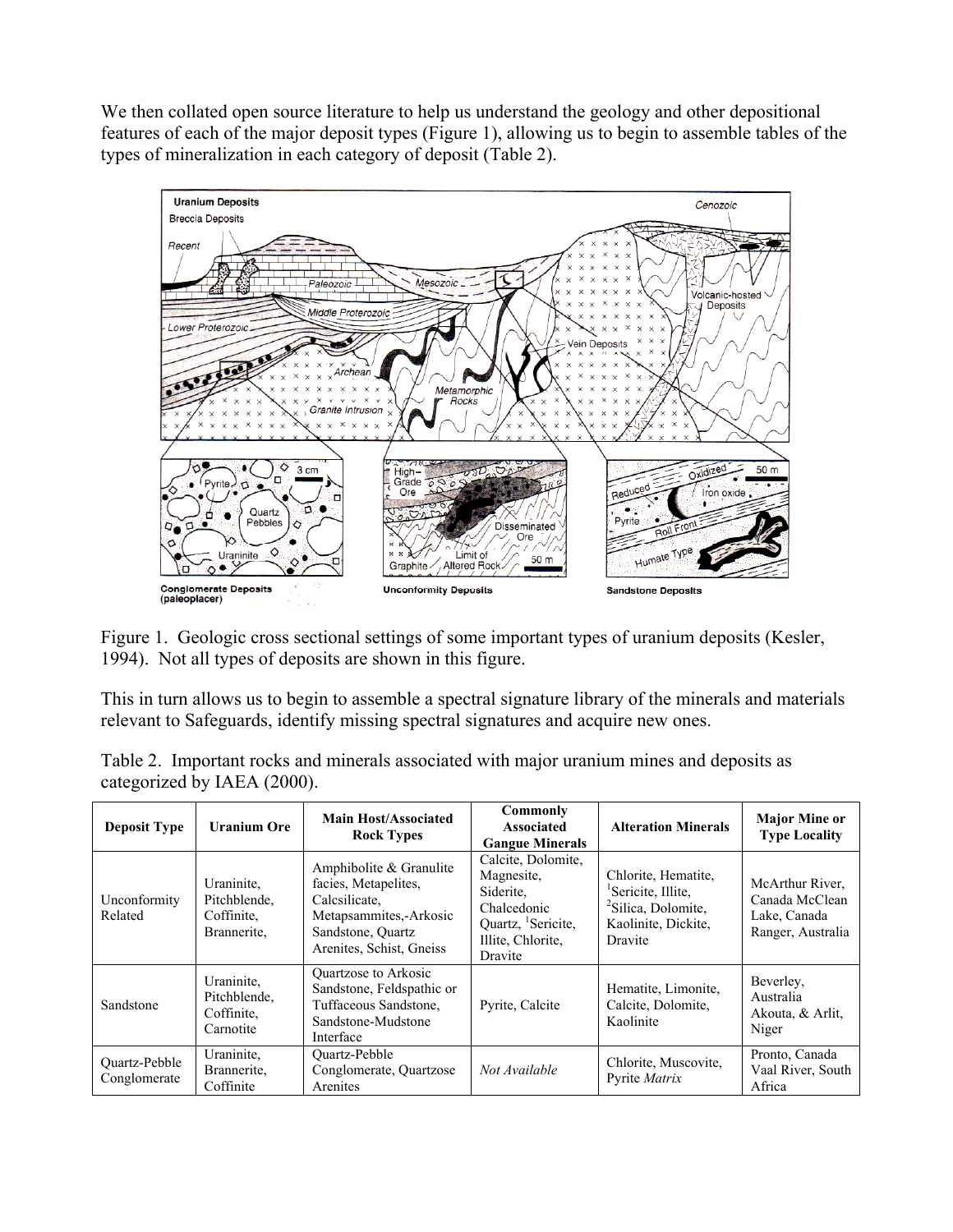| <b>Deposit Type</b>              | <b>Uranium Ore</b>                                           | <b>Main Host/Associated</b><br><b>Rock Types</b>                                                           | <b>Commonly</b><br><b>Associated</b><br><b>Gangue Minerals</b>             | <b>Alteration Minerals</b>                                                            | <b>Major Mine or</b><br><b>Type Locality</b>        |
|----------------------------------|--------------------------------------------------------------|------------------------------------------------------------------------------------------------------------|----------------------------------------------------------------------------|---------------------------------------------------------------------------------------|-----------------------------------------------------|
| Vein                             | Uraninite,<br>Pitchblende,<br>Coffinite,<br>Brannerite       | Granite, Syenite, Felsic<br>Volcanic                                                                       | Calcite, Dolomite,<br>Chalcedony,<br>Hematite,<br>Feldspars                | Chlorite, Hematite,<br>Episyenite, Feldspars                                          | Beaverlodge,<br>(Sask.) Canada                      |
| Breccia<br>Complex               | Uraninite,<br>Coffinite                                      | Granite or Hematite<br>Breccias and other<br>fragmented sedimentary,<br>volcanic, and intrusive            | Sericite,<br>Carbonates,<br>Chlorite, Quartz,<br>Fluorite, Barite          | Sericite, Hematite,<br>Chlorite, K-Feldspars<br>(Microcline, Sanidine,<br>Orthoclase) | Olympic Dam,<br>Australia                           |
| Intrusive                        | Uraninite,<br>Davidite                                       | Alaskite, Granite,<br>Monzonite, Syenite,<br>Carbonatite, Syenitic<br>Pegmatite                            | Not Available                                                              | Hematite                                                                              | Rossing,<br>Namibia;<br>Phalaborwa,<br>South Africa |
| Phosphorite                      | Fluorapatite,<br>Apatite                                     | Phosphate Pellets in<br>Limestone, Dolomite,<br>Clay, Siliciclastic<br>Sediments                           | Limestone,<br>Dolomite,<br>Gypsum, Chert                                   | Not Available                                                                         | Central Florida,<br>USA; Akashat,<br>Iran           |
| Collapsed<br><b>Breccia Pipe</b> | Uraninite,<br>Pitchblende,<br>Coffinite,<br>Montroseite      | Quartzose to Arkosic<br>Sandstone, Conglomerate,<br>Breccia, Limestone                                     | Pyrite, Marcasite,<br>Calcite, Dolomite,<br>Barite, Anhydrite,<br>Siderite | Carbonates, Calcite,<br>Dolomite, Kaolinite                                           | Orphan Lode,<br>USA; Easy 1,<br><b>USA</b>          |
| Volcanic                         | Uraninite,<br>Coffinite,<br>Carnotite,<br>Uranophane         | Andesite, Rhyolite,<br>Granite, Monzonite,<br>Carbonaceous Tuffaceous<br>Mudstone, Rhyolitic<br>Ignimbrite | Fluorite, Quartz,<br>Carbonates                                            | Silica, Kaolinite,<br>Montmorillonite,<br>Alunite                                     | McDermitt, USA<br>Marysvale, USA                    |
| Surficial                        | Carnotite                                                    | Calcrete (conglomerate<br>mixture of sand & gravel<br>cemented by calcium<br>carbonate)                    | Not Available                                                              | Not Available                                                                         | Yeelirrie,<br>Australia                             |
| Metasomatite                     | Uraninite,<br>Thorite,<br>Uranothorite,<br><b>Brannerite</b> | Albite, Aegirinites, Alkali<br>Amphibole                                                                   | Calcite, Dolomite                                                          | Hematite, Magnetite,<br>Carbonates                                                    | Espinharas,<br><b>Brazil</b>                        |
| Metamorphic                      | Uraninite,<br>Pitchblende                                    | Metasediments, Skarn                                                                                       | Silica, Pyrite,<br>Galena.<br>Hornblende,<br>Prehnite, Calcite             | Not Available                                                                         | Mary Kathleen,<br>Australia;<br>Forstau, Australia  |
| Lignite                          | Not Available                                                | Lignite, Clay, or<br>Sandstone                                                                             | Not Available                                                              | Not Available                                                                         | Dakota, USA                                         |
| <b>Black Shale</b>               | Not Available                                                | Carbonaceous Marine<br>Shale                                                                               | Not Available                                                              | Not Available                                                                         | Alum Shale,<br>Sweden                               |
| Others                           |                                                              |                                                                                                            |                                                                            |                                                                                       |                                                     |
| Limestone                        | Not Available                                                | Limestone                                                                                                  | Not Available                                                              | Not Available                                                                         | Todilto<br>Limestone, USA                           |
| Salt Domes                       | Pitchblende                                                  | Rhyolite, Rhyolitic Tuff?                                                                                  | Not Available                                                              | Not Available                                                                         | Gachin, Iran                                        |

Our library is still far from complete, but it is a beginning. Some of the listed rocks and minerals are still too generic and represent only some of the major deposit types. With time, we will fill in more missing minerals and corresponding signatures and add other relevant materials like byproducts, feed-stocks and building materials used in various parts of the world. This is a large effort and will require the assistance and collaboration from our colleagues. We call on the IAEA and other Safeguards Support Programs to join us in this attempt to make hyperspectral remote sensing more useful to Safeguards.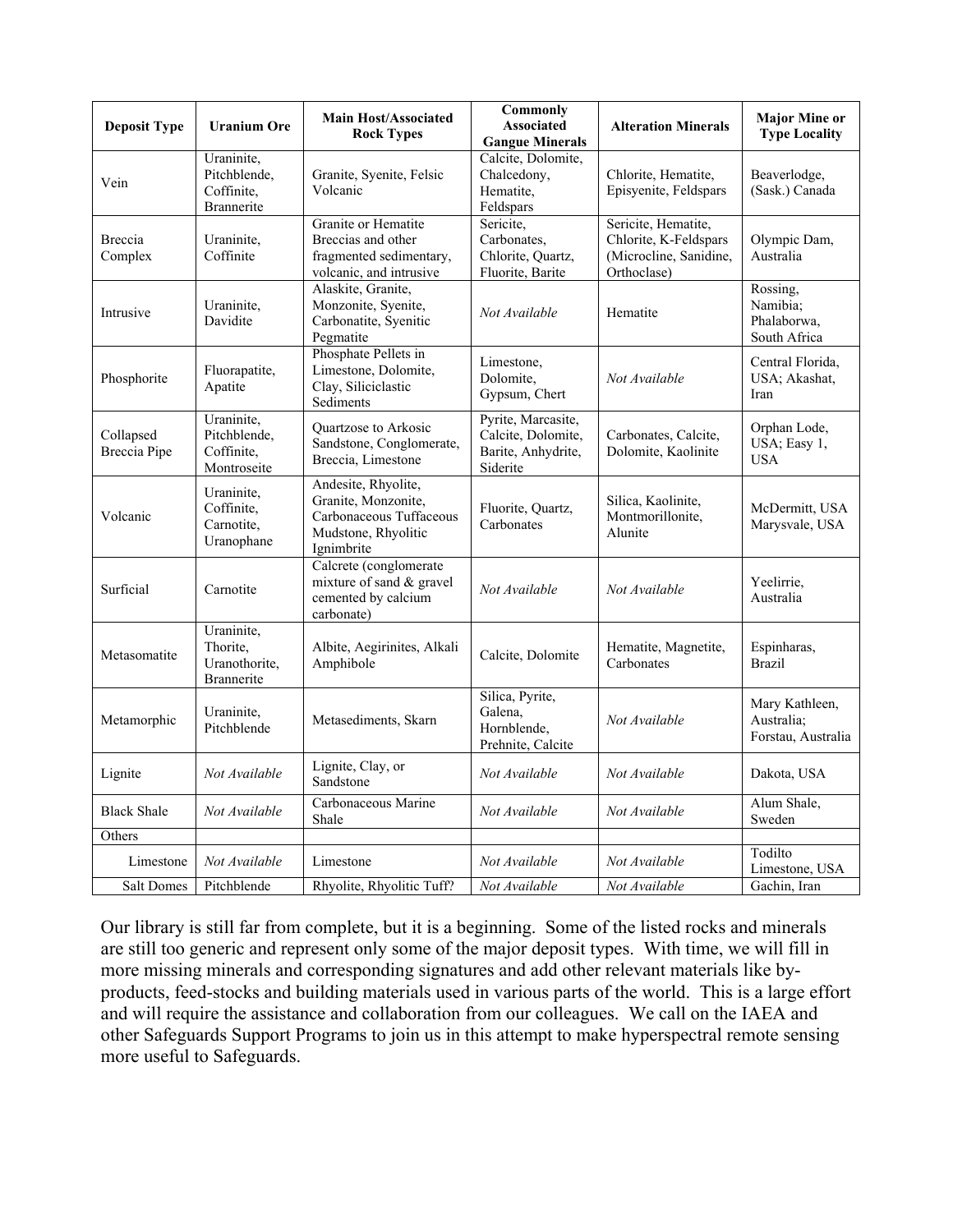# **A HYPERSPECTRAL CASE STUDY OF AN OPEN PIT** *UNCONFORMITY-TYPE* **URANIUM MINE**

Ranger Mine in Australia is a large open pit mine, classified as an *unconformity type* uranium deposit. Figure 2 shows a Hyperion image of the site and lists some of the natural and secondary minerals and other materials that, based on the geology, might be expected from this type of uranium deposit and mining operation. Some specific features (active ore pit, stockpiles, waste rock, etc) have been tentatively identified based on our image analysis or direct ground truth from several sources (Leslie *et al*., 2002; McKay *et al*., 2001).



**ORE PIT # 3 (Active Excavation) Ore**: Uraninite, Brannerite, Pitchblende, **High Grade Ore**  $\left[\sim 8\% \text{ U}_3\text{O}_8\right]$ : Ore  $\neq$ /-Schist +/- Chert **Normal Grade Ore** [~0.19 to 0.29%  $U_3O_8$ ]: Ore +/- Schist +/- Pegmatite +/-Carbonate **Host Rock** [Also in Tailings?]: Chlorite Schist, Microgneiss, Carbonate **Gangue** [Also in Tailings?]: Chlorite, Quartz, TiO<sub>2</sub>, Hematite, Apatite, Pyrite, Chalcopyrite **Alteration Minerals** [Extending over 1 km from ore deposits]: Sericite - Chlorite +/- Kaolinite +/- Hematite

Figure 2. Hyperion hyperspectral image showing minerals and related materials that might be expected in an *unconformity-type* open pit uranium mine.

The image was empirically calibrated and several Regions of Interest (ROIs) were delineated. The mean spectra for the different ROIs were evaluated using the ENVI™ Spectral Analyst. Side-byside comparisons of the ROI mean spectra and matches from the USGS spectral library are shown in Figure 3. The top Spectral Analyst matches were sorted and only the ones considered to best represent the area are shown.

It should be noted that the matching library spectra shown in Figure 3 are not necessarily the best top matches selected by the Spectral Analyst. The USGS spectral library was assembled for other kinds of environments and applications, and while it contains spectra representing hundreds of materials, most of them are not found, or will never occur in uranium deposits or mines. This is one of the main difficulties when attempting to identify image-based spectra from existing generic spectral libraries. *The analyst must select from the options presented, those spectra that are relevant to the study area. In order to do this, some knowledge of the geology of the site is required.* Our method and Safeguards library is an attempt to partially alleviate this problem.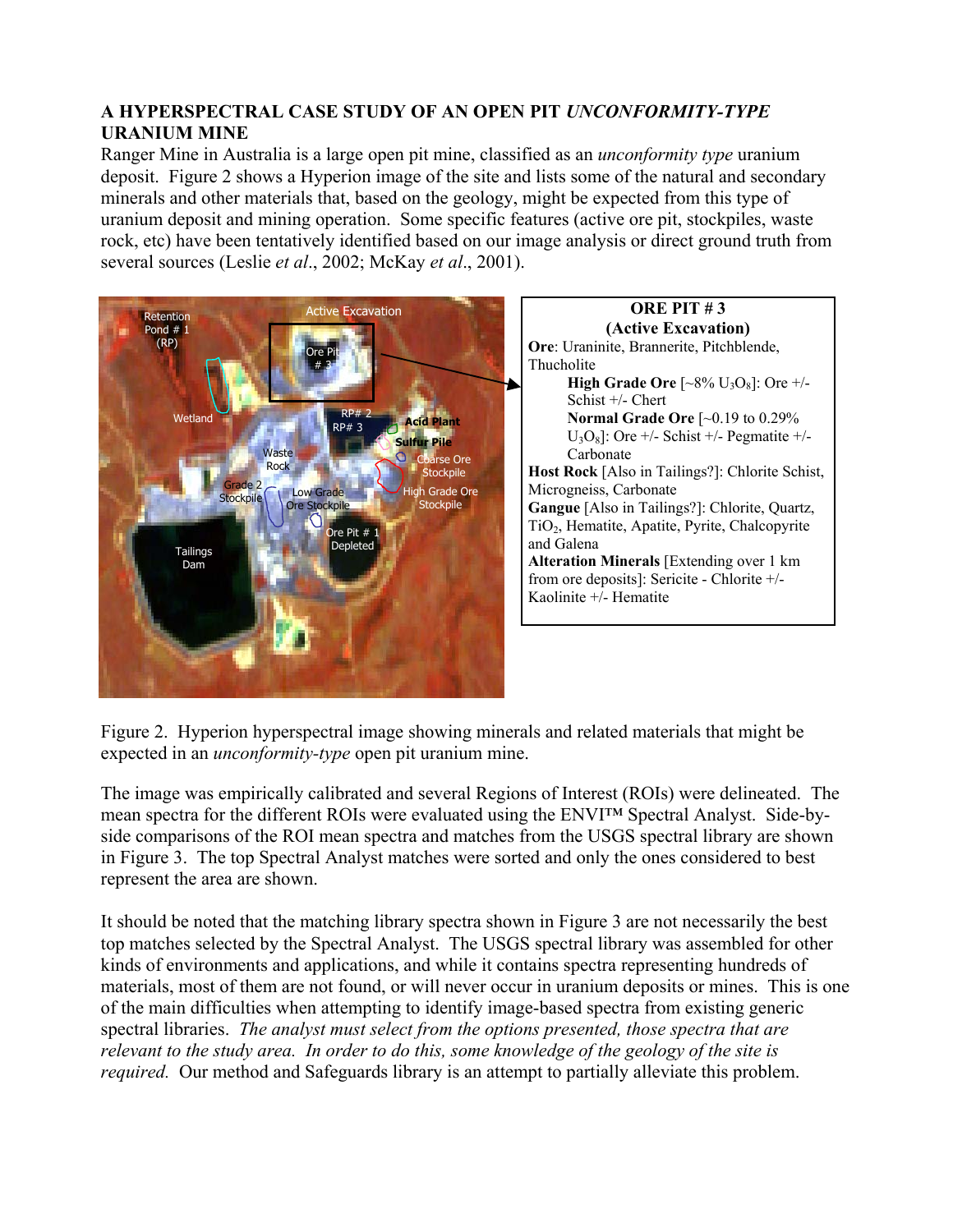

Figure 3. Single band Hyperion image showing delineated ROIs and matched spectra results evaluated from the USGS Spectral Library. For simplicity, similar spectra are grouped together and not all ROIs are shown. All spectra are stacked and Continuum Removed.

In spite of the limitations, the mean image spectra of the ROIs matched relevant library spectra and the minerals so identified appear to be well correlated with compiled ground studies. Open source literature (McKay *et al*., 2001) reports that the high-grade uranium ores are being mined between the chert and chloritised schist layer. In fact, in our hyperspectral analysis, chert appears high on the list in the high-grade ore stockpile, at ore pile 2, and in the active area at 'Active Exc 3'. Further, we can differentiate the ore types *within* the active excavation. We see that the ore exposed at the south end of the active excavation, at 'Active Exc 1' is spectrally very different from the high-grade ore. It has a single deep absorption feature around 2.2 microns, and is spectrally similar to montmorillonite. It is apparently being deposited on ore pile 4.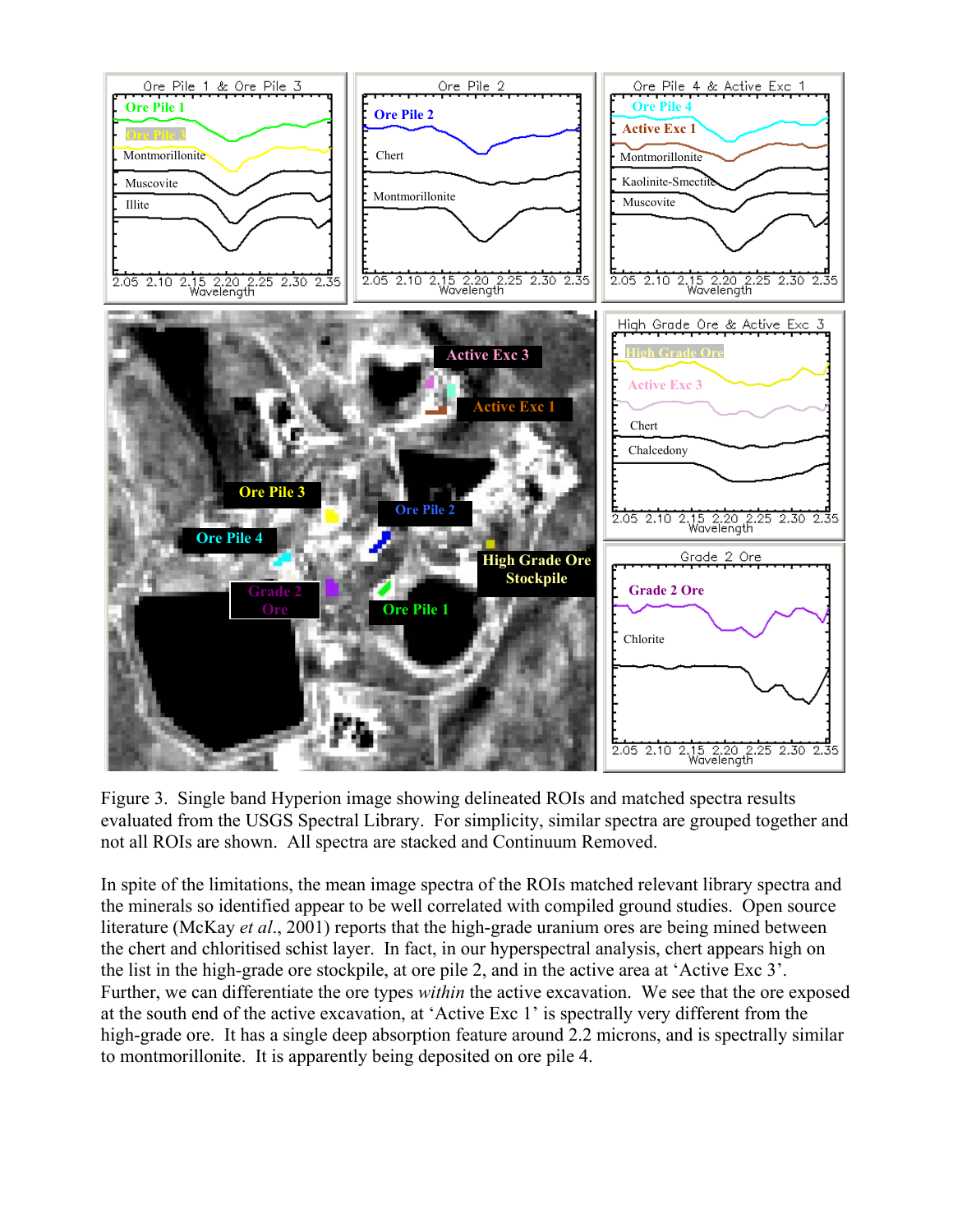The low-grade and waste piles (ore piles 1, 2 and 3) are similar but not identical to ore pile 4. The other identified minerals with high scores in the Spectral Analyst are the minerals montmorillonite, muscovite, chlorite, kaolinite-smectite, and illite. Except for montmorillonite, all of these minerals are listed as alteration minerals or rock minerals reported to occur in the area. The spectra of montmorillonite, kaolinite-smectite, and muscovite are so much alike in the shortwave infra-red that they can be easily confused. It should also be noted here that some of these image-based spectra were extracted from ore stockpiles that have been sorted according to grade, and cannot necessarily be considered pure. In the past, montmorillonites have sometimes been called 'smectites'.

When compared to the USGS spectral library, the most logical spectral match for the Grade 2 ore stockpile ROI is chlorite, but the spectral shapes are poorly matched. Low-grade uranium ores are reportedly mined in the schist, microgneiss, or carbonates (McKay *et al*., 2001), and in rocks that are severely brecciated (broken up) and extensively invaded by chlorite veins in the ore zone. The poor match between the Grade 2 ore and this library probably indicates mixed spectra arising from mixed materials.

# **DISCUSSION**

Applied indiscriminately, the use of generic spectral libraries to identify image-derived spectra can give high matching scores that can be misleading, and lead the naïve analyst to 'find' materials that could never occur in the area under examination. A specialized Safeguards spectral library with entries for relevant minerals and processing-related materials will help filter out these false positives by making it possible to match image spectra against a *relevant* library spectra. Alternatively, the analyst will be able to use Safeguards spectral library entries as "spectral endmembers" to search for selected materials in the image and produce a more plausible mineralogical map of the site.

Compilation of a single spectral library geared to Safeguards monitoring is no easy task. The library must be in a format that is universally acceptable, user friendly, and easily accessible. Methods of acquisition of the reference spectra must be standardized and well-reported, and international collaboration and training will be required.

Finally, uranium deposits can occur in diverse geologic conditions and environments. As more uranium deposits are found and better understood, the current IAEA (2001) uranium deposition model will eventually expand and evolve. As with any lasting robust system, our methods and the safeguards spectral library will have to keep abreast of these changes.

# **REFERENCES**

- 1. IAEA, 2000. Methods of Exploitation of Different Types of Uranium Deposits (OECD/NEA and IAEA Working Group on Uranium Geology). IAEA-TECHDOC-1174, 84 pages. ([http://www-pub.iaea.org/MTCD/publications/PDF/te\\_1174\\_prn.pdf](http://www-pub.iaea.org/MTCD/publications/PDF/te_1174_prn.pdf)).
- 2. Kesler, S., 1994**.** Mineral Resources, Economics and the Environment. Macmillan College Publishing Company, Inc. ISBN 0-02-362842-1.
- 3. Leslie, R., Bragin, V., Truong, Q., Borstad, G., Neville, R., and Staenz, K., 2002. Satellite Imagery for Safeguards Purposes: Utility of Panchromatic and Multispectral Imagery for Verification of Remote Uranium Mines. Paper presented to Annual Meeting of Institute of